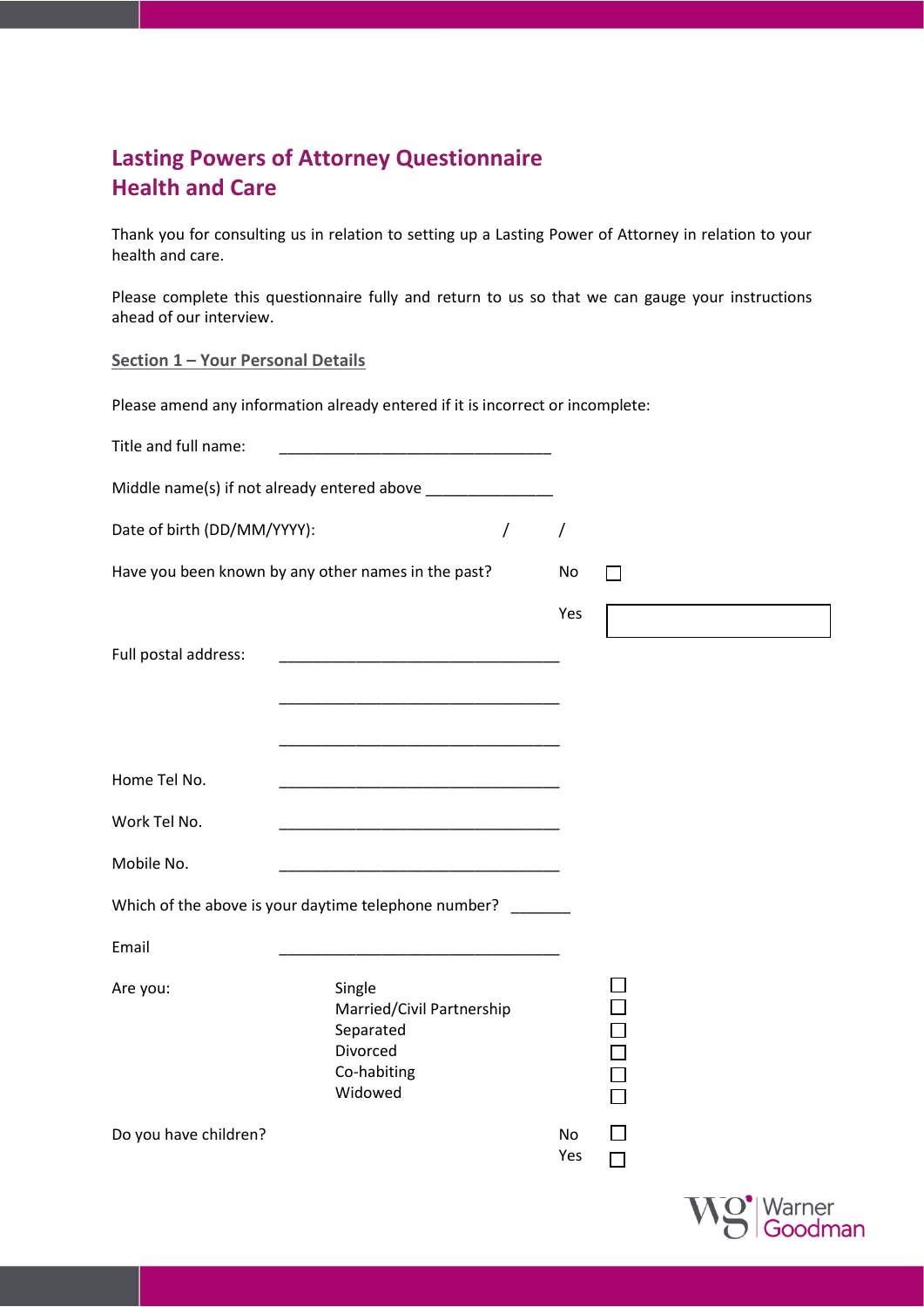

Do you have a current Will? Yes / No

If yes, where is it stored?

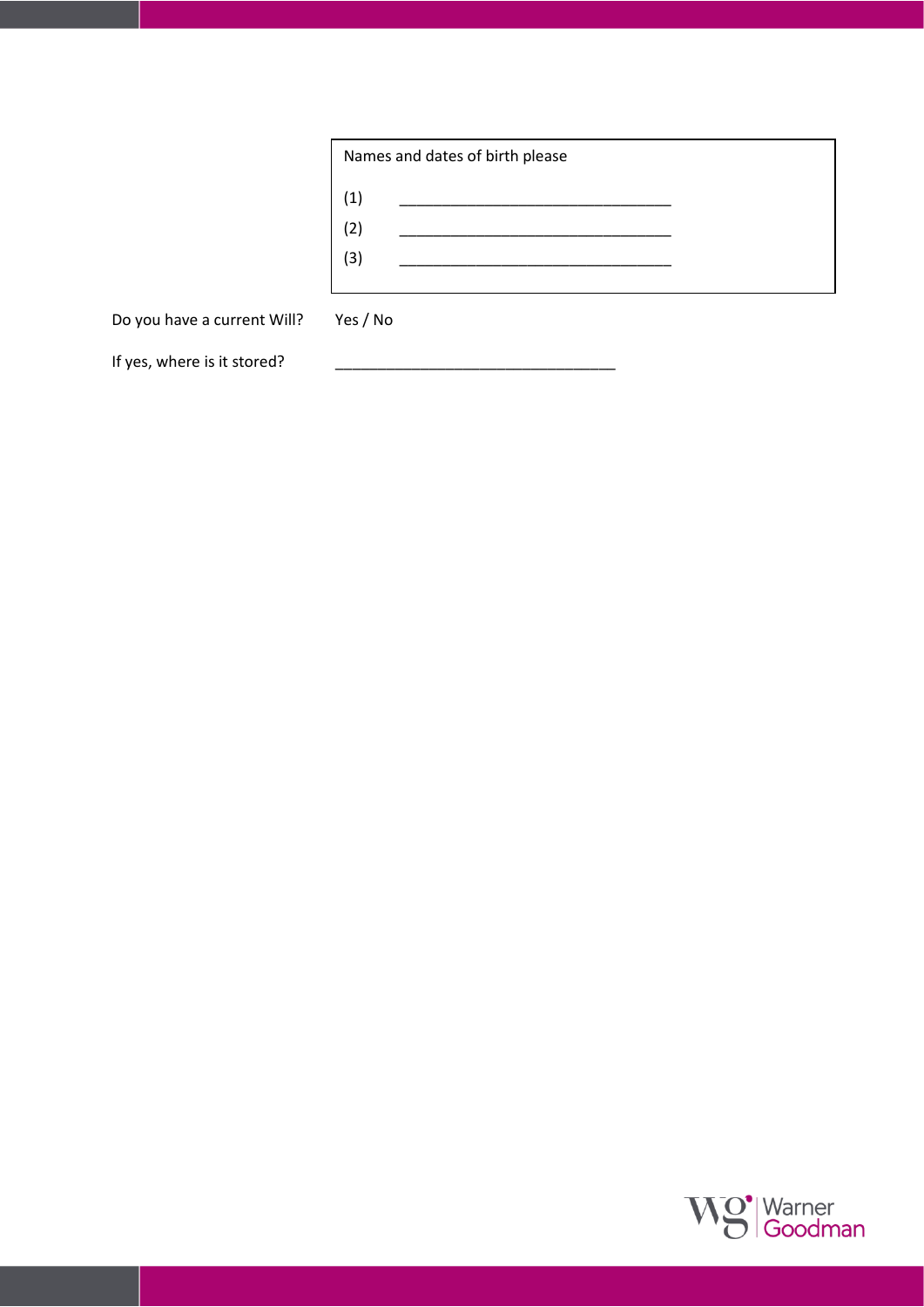| Section 2 – Your initial thoughts on your Attorneys subject to advice | You        |
|-----------------------------------------------------------------------|------------|
|                                                                       | leas       |
| 2.1 Attorney 1                                                        | unc        |
|                                                                       | bar        |
| Title                                                                 | vou        |
|                                                                       | can        |
| Name                                                                  | <b>Att</b> |
|                                                                       | app        |

ur Attorneys should be at st 18, not an discharged or interim ikrupt and people that u trust completely. You appoint more than one orney and the method of appointment will be discussed at interview. They can only act once the document has been registered at the Office of the Public Guardian. Either you or your Attorneys can complete this registration but the document cannot be used until then. Your Attorneys must always act in your best interests.

We will discuss the appointment of your Attorneys at the meeting. In the meantime, you may wish to consider whether they are appointed:

**Jointly** – this means that all Attorneys must act together at all times in all decisions, for example: all Attorneys would have to sign all withdrawal forms in relation to your assets.

**Jointly & Severally** – Attorneys may act jointly or independently of each other. For example; this would cover the situation were one Attorney to be on holiday/ill themselves.



Title \_\_\_\_\_\_\_\_\_\_\_\_\_\_\_\_\_\_\_\_\_\_\_\_\_ Name \_\_\_\_\_\_\_\_\_\_\_\_\_\_\_\_\_\_\_\_\_\_\_\_\_ Date of Birth Address \_\_\_\_\_\_\_\_\_\_\_\_\_\_\_\_\_\_\_\_\_\_\_\_\_ \_\_\_\_\_\_\_\_\_\_\_\_\_\_\_\_\_\_\_\_\_\_\_\_\_ Tel. No. Mobile No. Email Address \_\_\_\_\_\_\_\_\_\_\_\_\_\_\_\_\_\_\_\_\_\_\_\_\_ Relationship to you Occupation **2.2 Attorney 2** Title \_\_\_\_\_\_\_\_\_\_\_\_\_\_\_\_\_\_\_\_\_\_\_\_\_ Name \_\_\_\_\_\_\_\_\_\_\_\_\_\_\_\_\_\_\_\_\_\_\_\_\_ Date of Birth Address \_\_\_\_\_\_\_\_\_\_\_\_\_\_\_\_\_\_\_\_\_\_\_\_\_ \_\_\_\_\_\_\_\_\_\_\_\_\_\_\_\_\_\_\_\_\_\_\_\_\_ Tel No. Mobile No \_\_\_\_\_\_\_\_\_\_\_\_\_\_\_\_\_\_\_\_\_\_\_\_\_ Email Address \_\_\_\_\_\_\_\_\_\_\_\_\_\_\_\_\_\_\_\_\_\_\_\_\_ Relationship to you Occupation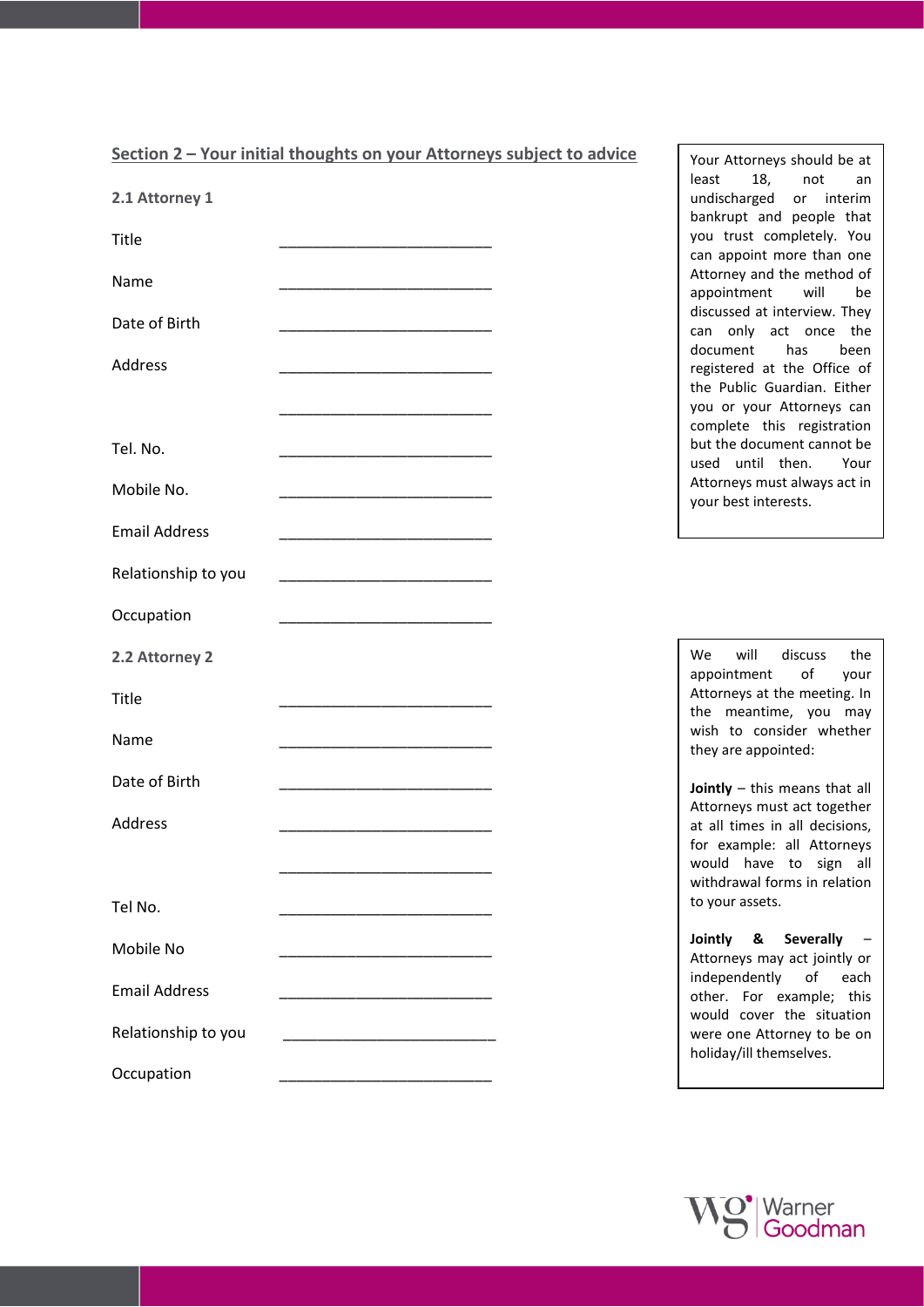|                     | 2.3 Did you wish to appoint a replacement Attorney? |                                                                                                         |
|---------------------|-----------------------------------------------------|---------------------------------------------------------------------------------------------------------|
|                     |                                                     | You<br>can<br>name<br>a a<br>replacement(s) Attorney                                                    |
| Title               |                                                     | in case an Attorney is                                                                                  |
| Name                |                                                     | unable or no longer<br>wishes to act for you.<br>Your Attorney(s) can                                   |
| Address             |                                                     | change their mind and<br>may not want to act for<br>you. If this is the case,<br>they must tell you and |
| Tel No.             |                                                     | the Office of the Public<br>Guardian.                                                                   |
| Relationship to you |                                                     |                                                                                                         |
| Occupation          |                                                     |                                                                                                         |

## **Section 3 – The decisions that your Attorneys may make for you**

This power will enable your Attorneys to act on your behalf in relation to all of your health and care decisions if you lack capacity to do so.

An Attorney can make any decision that you could make about your health and care on your behalf. This will include where you live, what you eat, what you wear, routine medical decisions and the ability for the attorneys to consent or refuse life sustaining treatment. Some health and care decisions will have a financial element to them, for example; a move into residential care involves both elements and therefore a certain element of teamwork between the two sets of appointed Attorneys will be required.

### Life Sustaining Treatment

This can be (please indicate which option):

*Option A* – I want to give my Attorneys authority to give or refuse consent to life sustaining treatment on my behalf П

*Option B* – I do not want to give my Attorneys authority to give or refuse consent to life sustaining treatment on my behalf  $\Box$ 

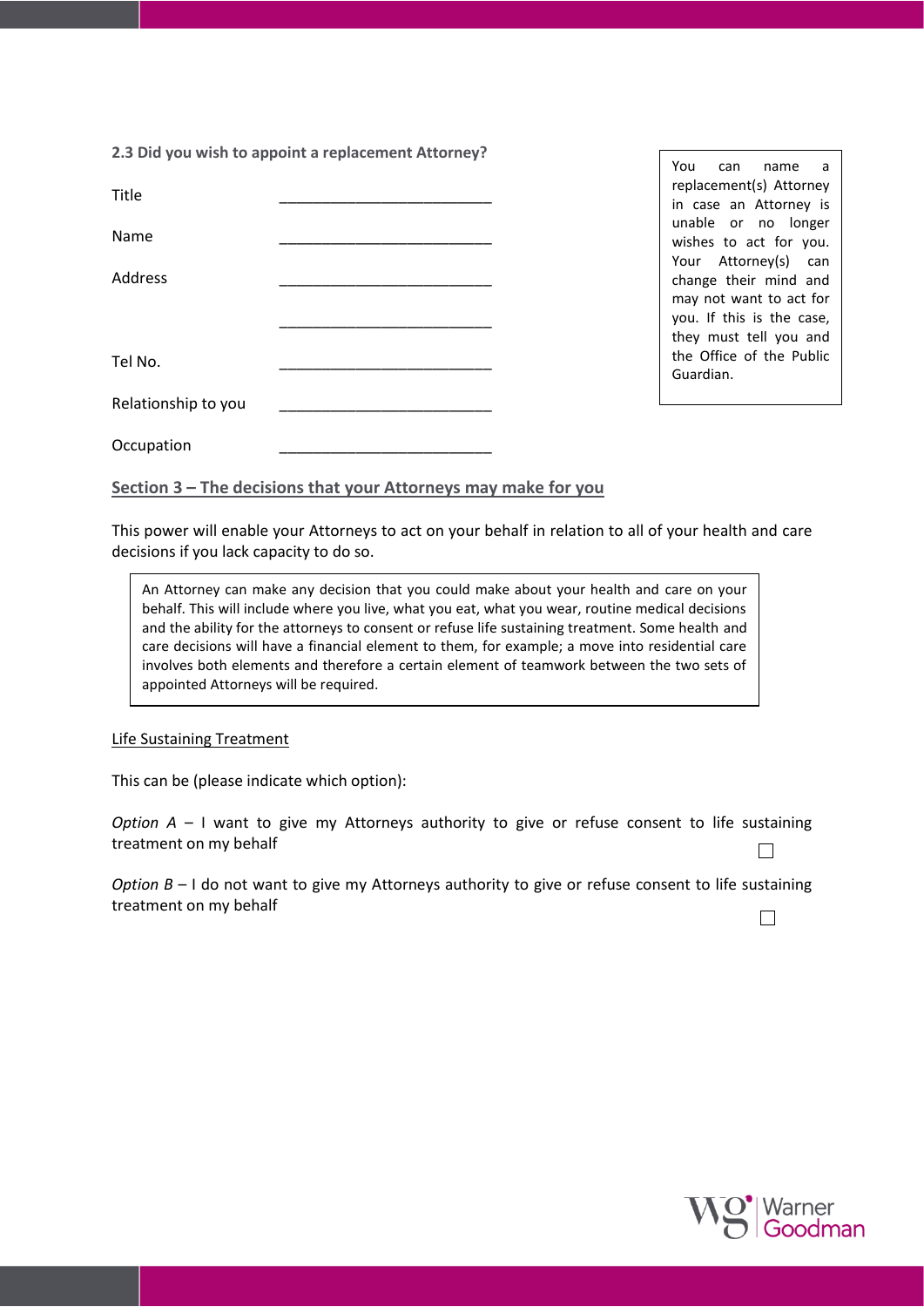| Section 4 – who do you want to be notified prior to your LPA being registered? |
|--------------------------------------------------------------------------------|
|--------------------------------------------------------------------------------|

| Please give details of the first person to be notified:<br>4.1      |                                                                                                                                                                                                                                                                                                                                            |
|---------------------------------------------------------------------|--------------------------------------------------------------------------------------------------------------------------------------------------------------------------------------------------------------------------------------------------------------------------------------------------------------------------------------------|
| Title<br>Name<br>Address                                            | Before your LPA can be used,<br>it must be registered with the<br>Office of the Public Guardian.<br>As part of the registration<br>process, you can nominate<br>certain individuals (friends<br>and/or family) to be told of<br>this impending registration so<br>they<br>that<br>may<br>raise<br>objections if they have any<br>concerns. |
| Tel No.                                                             | This<br>is<br>important<br>an<br>safeguard because if you lack                                                                                                                                                                                                                                                                             |
| Email address                                                       | capacity at the time of<br>registration you<br>will<br>be<br>relying on these people to                                                                                                                                                                                                                                                    |
| Please give the details of the second person to be notified:<br>4.2 | raise any concerns they may<br>have about the application to                                                                                                                                                                                                                                                                               |
| Title                                                               | register.<br>You may name up to five                                                                                                                                                                                                                                                                                                       |
| Name                                                                | people to be notified. We<br>have provided space for                                                                                                                                                                                                                                                                                       |
| Address                                                             | three. Please provide further<br>details on a separate sheet if<br>you would like more than                                                                                                                                                                                                                                                |
|                                                                     | three notified. If you choose<br>not to have anyone notified,                                                                                                                                                                                                                                                                              |
| Tel No.                                                             | your LPA must have two<br>certificates<br>provided<br>to<br>confirm<br>that<br>you<br>have<br>understood your LPA.                                                                                                                                                                                                                         |
| Email address                                                       |                                                                                                                                                                                                                                                                                                                                            |
| Please give details of the third person to be notified:<br>4.3      |                                                                                                                                                                                                                                                                                                                                            |
| Title                                                               |                                                                                                                                                                                                                                                                                                                                            |
| Name                                                                |                                                                                                                                                                                                                                                                                                                                            |
| Address                                                             |                                                                                                                                                                                                                                                                                                                                            |
|                                                                     |                                                                                                                                                                                                                                                                                                                                            |
|                                                                     |                                                                                                                                                                                                                                                                                                                                            |
| Tel No.                                                             |                                                                                                                                                                                                                                                                                                                                            |
| Email address                                                       |                                                                                                                                                                                                                                                                                                                                            |